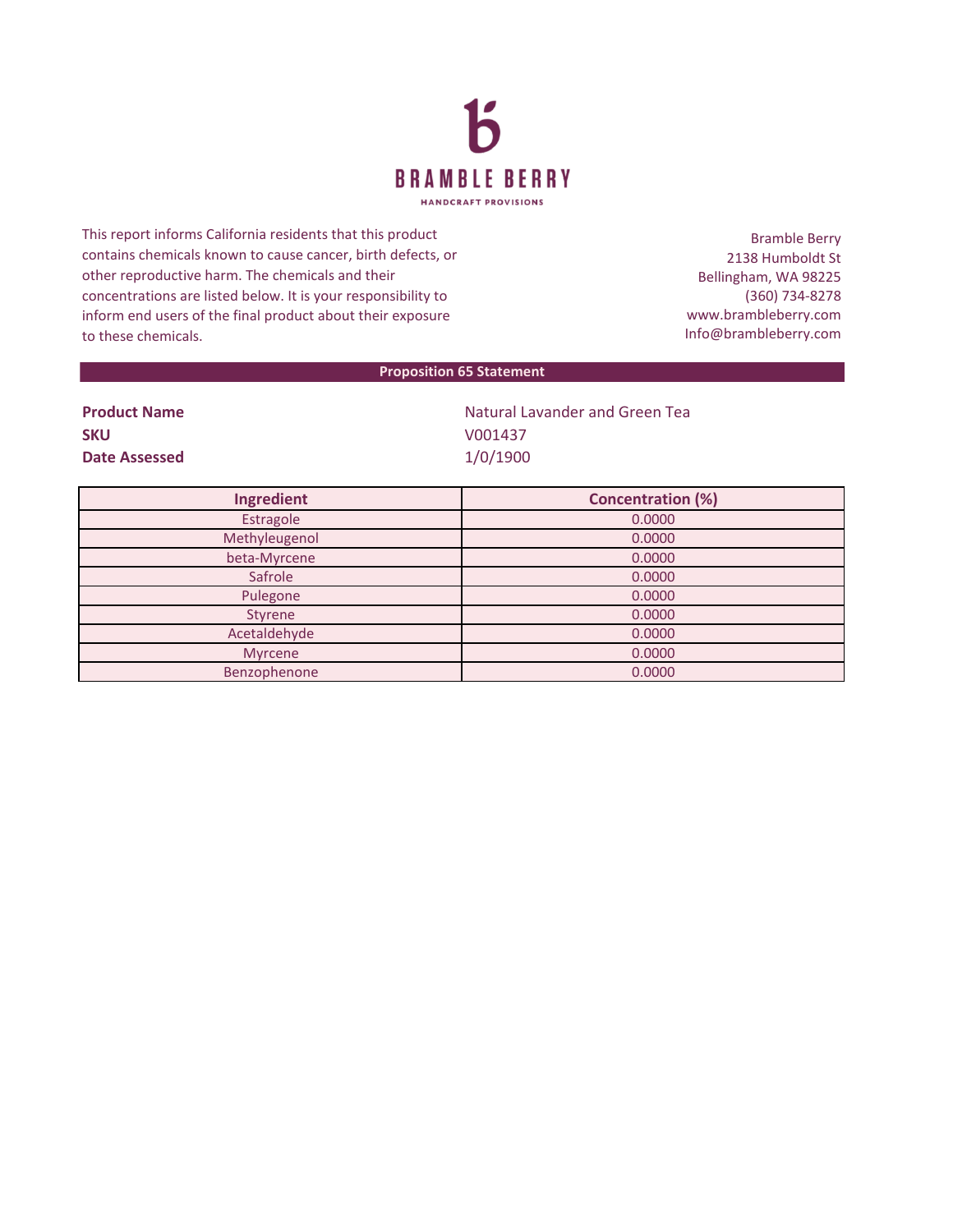

This report reflects the safe usage rates for this fragrance formula based on the International Fragrance Association (IFRA) 49th Amendment standards. IFRA reviews thousands of ingredients and issues guidelines for their usage, or bans the use of certain ingredients.

Bramble Berry 2138 Humboldt St Bellingham, WA 98225 (360) 734-8278 www.brambleberry.com Info@brambleberry.com

## **IFRA Statement - 49th Amendment**

| <b>Product Name</b>   | <b>Natural Lavander and Green Tea</b> |
|-----------------------|---------------------------------------|
| <b>SKU</b>            | V001437                               |
| <b>Dated Assessed</b> | 11/19/2021                            |

| <b>Category</b> | Max. Usage (%) |
|-----------------|----------------|
| 1               | N/A            |
| $\overline{2}$  | 16.67          |
| 3               | 35.60          |
| $\overline{4}$  | 100.00         |
| 5a              | 80.00          |
| 5b              | 44.00          |
| 5c              | 64.00          |
| 5d              | 14.00          |
| $\sqrt{6}$      | N/A            |
| 7a              | 72.00          |
| 7b              | 72.00          |
| $\,8\,$         | 14.00          |
| $\mathsf 9$     | 100.00         |
| 10a             | 100.00         |
| 10 <sub>b</sub> | 100.00         |
| 11a             | 14.00          |
| 11 <sub>b</sub> | 14.00          |
| 12              | 100.00         |

The IFRA Standards regarding usage restrictions are based on safety assessments by the Panel of Experts on the Research Institute for Fragrance Materials (RIFM) 49th Amendment, and are enforced by the IFRA Scientific Committee. Evaluation of individual fragrance ingredients are made according to the safety standards contained in the relevant section of the IFRA Code of Practice. It is your responsibility to ensure the safety of the final product with more testing if needed.